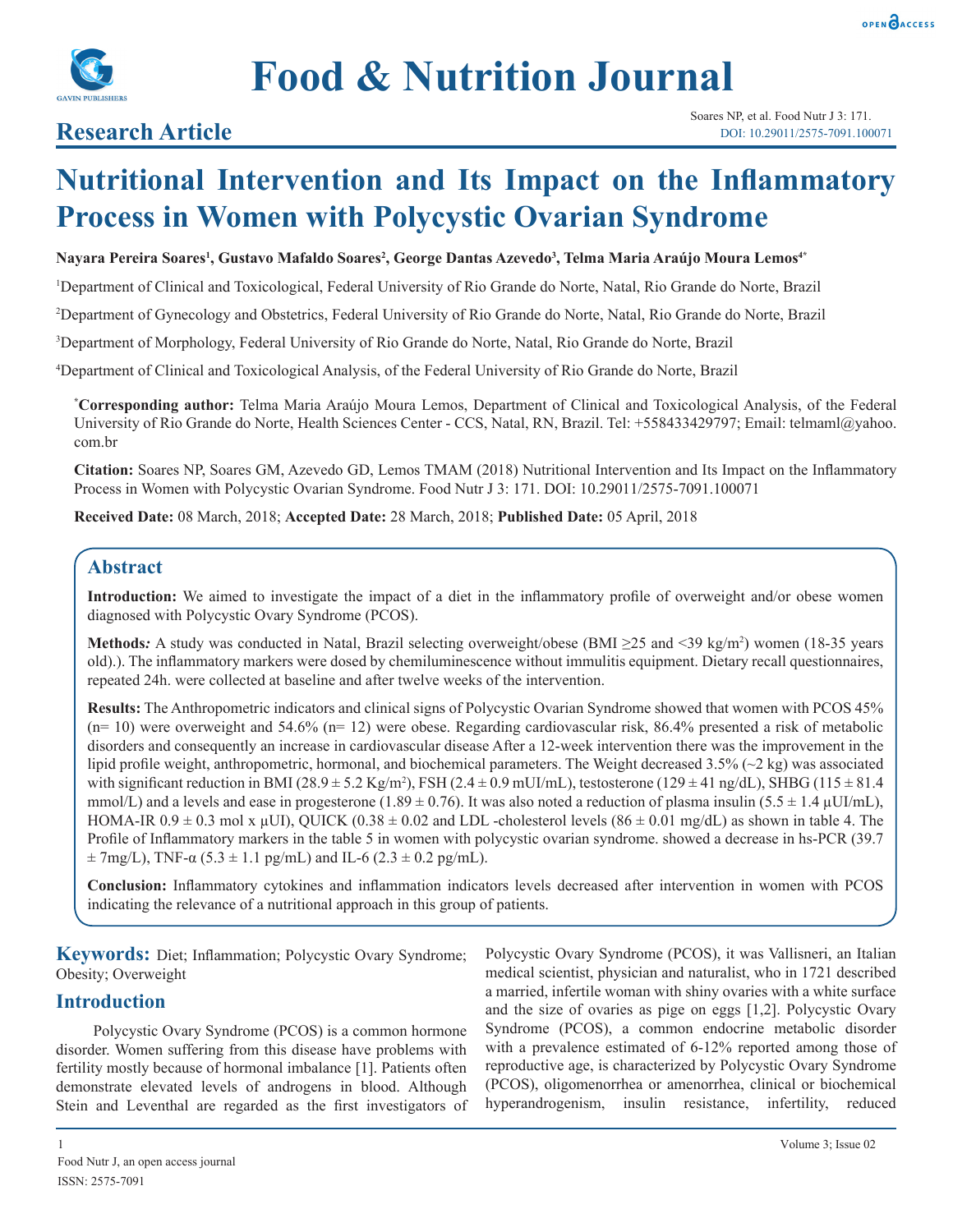psychological and emotional well-being, negative self-image, and impaired physical, sexual, social and cognitive functioning [3-11]. In 1990 were established the criteria of the National Institute of Health (NIH), followed by ESHRE/ASRM (European Society of Human Reproduction and Embryology/American Society of Reproduction Medicine) criteria established in Rotterdam in 2003. The diagnosis of PCOS requires two out of the following three criteria: oligo-anovulation, clinical or biochemical androgen excess, ultrasound polycystic morphology of at least one ovary (at least 12 follicles measuring 2-9 mm in diameter or ovarian volume greater than 10 cm<sup>3</sup>). In the last years, specific diagnostic criteria were developed to allow the diagnosis of PCOS.

Another remarkable feature in women with PCOS is a chronic low-grade inflammation that has emerged as a major factor to the pathogenesis of PCOS, contributing to the promotion of IR and arterogenesis. The inflammatory state is mainly evidenced by producing inflammatory cytokines such as TNF  $\alpha$ , IL - 6 and acute phase proteins as well as CRP-us, obesity and IR is common in patients with PCOS which contribute to insulin resistance and other inflammation risk factors in the long term [12-14]. The association between the pro-inflammatory state and cardiometabolic, and Adipose tissue is an endocrine organ able to secrete various substances that interfere with the metabolism of carbohydrates and lipids. Through these metabolic changes in overweight and obese women with PCOS numerous epidemiological studies support the hypothesis that lifestyle change as starting a severe dietary reeducation helps metabolic and inflammatory balance in these women. Inserting in the diet an increase of the consumption of fruits and vegetables, with diets rich in fibers and with low fat content lead to a reduction in the risk factors of chronic diseases [12-14] besides being efficient in reducing the inflammatory process [15,16]. Systematic reviews that sought to clarify this "ideal" diet composition in PCOS identified that weight reduction, achieved by a hypocaloric diet associated with a healthy eating pattern, is able to reduce adipose mass and improve cardiometabolic alterations, regardless of the proportions of the macronutrients used in the diet, in the majority of the studies evaluated [17-20]. Therefore, this study aims to assess the effects of a healthy diet on inflammation risk factors of overweight/obese women with PCOS. Our initial hypothesis is that a diet can improve the standard of food intake, reduce weight and inflammation risk factors and inflammation.

## **Material and Methods**

#### **Subjects**

Overweight and obese (body mass index  $\geq$  25 and <39 kg/m<sup>2</sup>) women with PCOS, aged from 18 to 35 years old, were eligible for this trial. Thirty-five patients were selected from the Januário Cicco Maternity Hospital of the Federal University of Rio Grande do Norte, Natal, RN, Brazil.

#### **Inclusion and Exclusion criteria**

The diagnosis of PCOS was made according to the Rotterdam ESHRE-ASRM-sponsored PCOS criteria [3] by two independent endocrinologists. Patients diagnosed with other disorders, such as type 2 diabetes, non-classical congenital adrenal hyperplasia, thyroid dysfunction, and hyperprolactinemia as well as patients with renal or hepatic dysfunction or use of medications known to affect reproduction, cardiovascular and/or metabolic function within 90 days of study entry were excluded.

This study was approved by the Institutional Ethics Committee and all subjects gave their written informed consent. All patients participated in a 12-week diet intervention program. At baseline and after twelve weeks the following parameters were analyzed: weight, waist circumference, habitual dietary intake, hormonal, biochemical and inflammatory markers. At study entry all women were oriented to maintain their habits, especially regarding the physical activity (none of them was involved in a regular physical activity program).

#### **Diet evaluation**

Each participant's energy needs were calculated and adjusted to generate a 500-kcal deficit per day [21,22]. Dietary characteristics included 15% energy from protein, 60% from carbohydrates (8% simple sugar) and 25% from fat (7% saturated fat) with macronutrient composition calculated as a percentage of the total calories, and with a consumption of 25g/day of fibers. An amount of 400g/day of fruits and vegetables was ingested by patients. Cereals, roots and tubers, milk and dairy products, meat and eggs, with low supply of saturated fats, cholesterol and refined grains, were recommended [22,23]. Diets were supervised by a dietician and delivered together with a list of healthy food, seasonal shopping lists, meal plans, and recipes. Every two weeks, patients returned to measure body weight and, if necessary, adjustments were made to the diet to improve compliance. Energy and macronutrient intake were evaluated using a 24h dietary recall (24hR) prior to the diet intervention and post-diet. Food intake based on the information obtained with the 24hR was calculated using the software Virtual Nutri Plus®, version 2014.

#### **Anthropometric measurements**

Patients were submitted to a clinical examination before and after the dietary intervention period. The following anthropometric parameters were assessed: height (m), weight (kg), and Waist Circumference (WC) (cm). WC was measured after expiration, with tape knot extensible at the midpoint between the tenth rib and the iliac crest. Body Mass Index (BMI) was calculated as current weight (kg) divided by squared height (m), according to World Health Organization [23].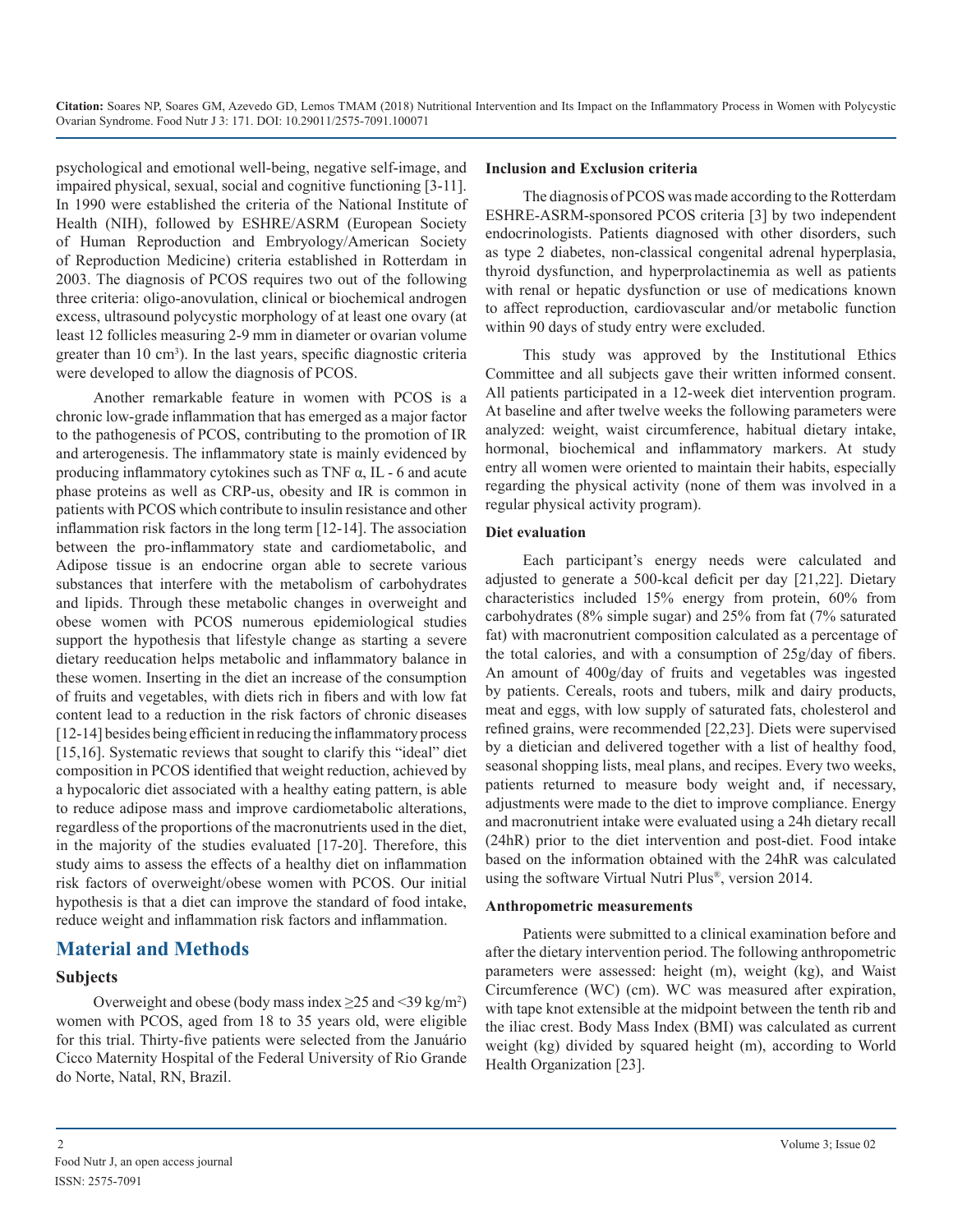#### **Blood sample collection**

Blood samples to tests were obtained from the participants under fasting conditions into tubes without Ethylenediaminetetracetic Acid (EDTA). Blood was immediately placed on ice or in a refrigerator, and the samples were centrifuged at 3500 rpm for 10 min at 4 C within 15 min of collection. Plasma was then immediately stored in dark tubes (Eppendorf) under conditions of 80 C to minimize artificial oxidation.

#### **Hormonal and biochemical parameters**

Peripheral blood samples were obtained after overnight fasting. The metabolic profile included fasting glucose, triglycerides, High-Density Lipoprotein (HDL) and Low-Density Lipoprotein (LDL) levels. All biochemical assays were determined using commercial kits (Diagnostic Labtest - SA®, São Paulo, Brazil) by the colorimetric method / enzyme in equipment Bioplus 2000 (Bioplus®, Barueri, São Paulo State, Brazil). LDL-cholesterol was calculated following Friedewald's formula: LDL= total cholesterol - HDL-C-(triglycerides/5). The results are expressed as mg/dL.

Follicle Stimulating Hormone (FSH), progesterone, testosterone, Sex Hormone Binding Globulin (SHBG), and insulin were assessed by chemiluminescence (Immulite 1000®, Diagnostic Products Corporation, Los Angeles, LA). Insulin Resistance (IR) was calculated by the Homeostasis Model Assessment of Insulin Resistance (HOMA-IR): fasting insulin (µIU/ml) x fasting glucose (mmol/l)/22.5 and the quantitative insulin sensitivity check index (OUICKI), OUICKI=1/ (log insulin  $(\mu I U/mL)$  +log glycemia (mg/dL), IL-2, IL6, IL-18, TNF- $\alpha$  e PCR-us were assessed by chemiluminescence (Immulite 1000®) [24,25].

#### **Statistical Analyses**

The results are presented as mean, SD, and 95% Confidence Interval (CI) or as median and interguartile range  $(25<sup>th</sup>-75<sup>th</sup>)$ percentiles). The data was tested for normality using the Shapiro-Wilk test. Comparisons between baselines post-intervention were performed using paired t-test and Wilcoxon signed-rank test for parametric and nonparametric analyses, respectively. In addition, the effect size was calculated using Cohen's d: small effect  $= 0.2$ ; medium effect= 0.5; large effect= 0.8 [26]. Data were analyzed using SPSS® (Statistical Package for the Social Sciences) version 20.0 for Windows® (SPSS, Inc., Chicago, IL). For the post hoc power analysis, the G\*Power 3.0.10 for Windows was performed.

In order to identify metabolic risk factors that explain the variation in DNA damage before and after intervention, a multivariate linear regression analysis was performed. Correlation tests of Pearson and Spearman were respectively applied for parametric and nonparametric variables. A multivariate analysis was performed with variables with p values <0.20 in the previous association tests. The model was considered significant when it was presented all the explanatory variables with  $p<0.05$ .

## **Results**

In the figure 1 and 2 shows the patient's recruitment flow diagram and experimental design of nutritional monitoring of women with polycystic ovary syndrome. The diagram clarifies the final sample number of the study, identifying the losses during the study. The Anthropometric indicators and clinical signs of Polycystic Ovarian Syndrome showed that women with PCOS 45% (n= 10) were overweight and  $54.6\%$  (n= 12) were obese. Regarding cardiovascular risk, 86.4% [19] presented a risk of metabolic disorders and consequently an increase in cardiovascular disease. The dietary intervention shows the evaluation of dietary intake before and at the end of the 12-week dietary intervention in overweight and obese women with polycystic ovary syndrome. The dietary intake of the volunteers, before and after the diet. After a 12-week intervention, self-reported 24-hour caloric intake was significantly reduced by 675, with a reduction in carbohydrate intake, protein, total fat, saturated fat, cholesterol levels, and sodium There was also an increase in fiber intake and mono and polyunsaturated fats. The levels of vitamins A, C and E were adjusted to the reference values recommended by Dietary Reference (DRI) (TRUMBO et al., 2002)**.** The profile clinical, biochemical, hormonal and metabolic markers of women with PCOS show decrease statistically significant differences and healthy control in weight, BMI, FSH, SHBG, Testosterone, Progesterone, Insulin basal, HOMA, QUICK and LDL cholesterol (p> 0.05) all results was describing to research group to Lemos TMAM et al., 2016.



**Figure 1:** Patient´s Recruitment flow diagram.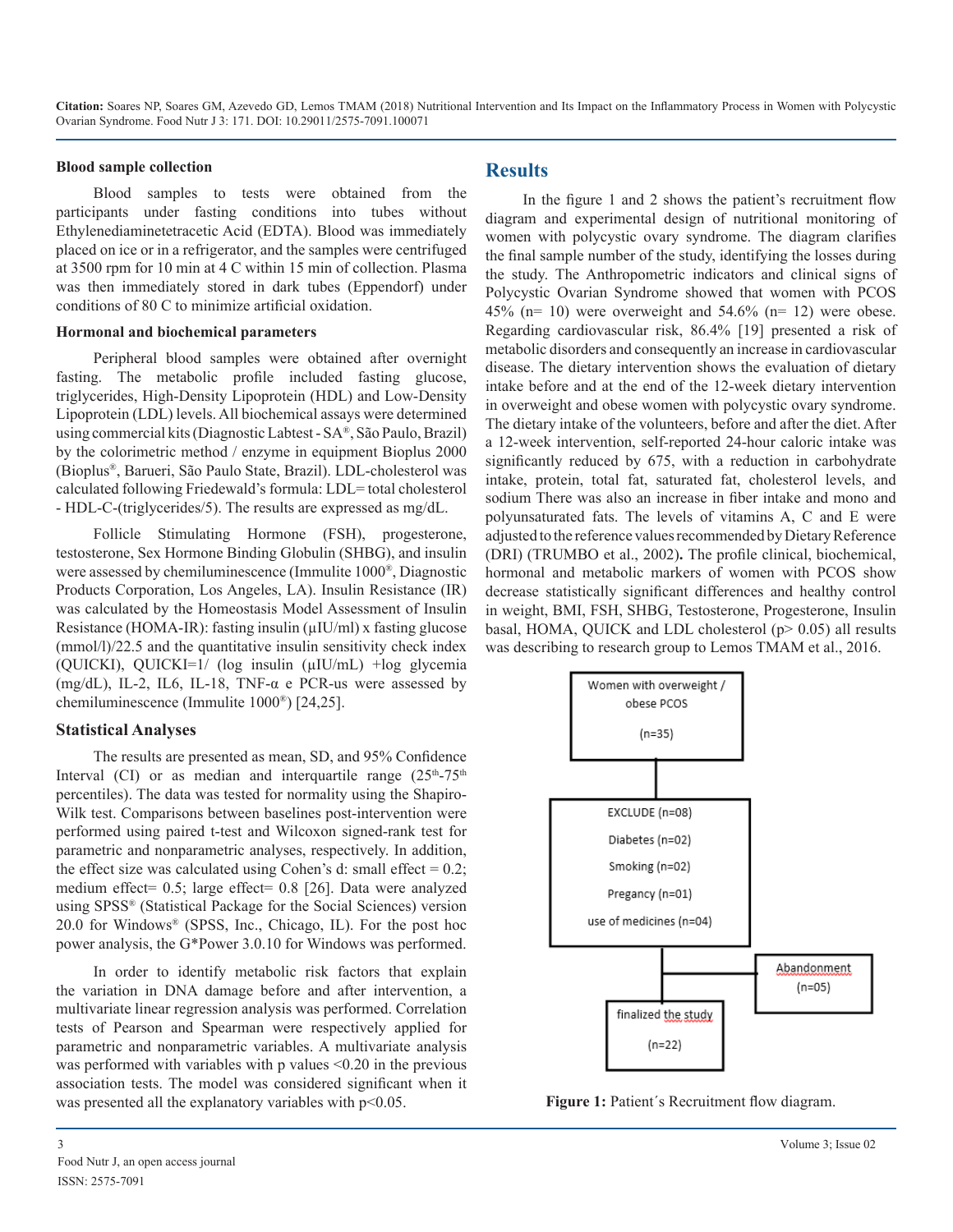#### NUTRITIONAL INTERVENTION



Note: S= Study week

**Figure 2:** Experimental design of nutritional monitoring of women with polycystic ovary syndrome.

In the table 1 is the unpublished part of this work showing the profile of Inflammatory markers in women with polycystic ovarian syndrome. After dietary intervention we observed a decrease in hs-CRP, TNF-α and IL-6.

| <b>Inflammatory Profile</b>                                                                                      | <b>Before diet</b><br>$(n=27)$ | <b>End diet</b><br>$(n=20)$ | p value |
|------------------------------------------------------------------------------------------------------------------|--------------------------------|-----------------------------|---------|
| $h$ s $CRP$ (mg/L)                                                                                               | $105 \pm 30$                   | $39 \pm 7**$                | 0.01    |
| TNF- $\alpha$ (pg/mL)                                                                                            | $7.8 \pm 1.3$                  | $5.3 \pm 1.1$ **            | 0.01    |
| IL-6 $(pg/mL)$                                                                                                   | $6.4 \pm 0.7$                  | $2.3 \pm 0.2$ **            | 0.01    |
| $IL-2$                                                                                                           | $0.3 \pm 0.2$                  | $0.59 \pm 0.09$             | 0.32    |
| $IL-18$                                                                                                          | $1.21 \pm 0.71$                | $1.4 \pm 0.6$               | 0.01    |
| Values expressed as mean $\pm$ standard deviation by the paired or median T test by the Wilcoxon test; - p <0.01 |                                |                             |         |

**Table 1:** Profile of Inflammatory markers in women with polycystic ovarian syndrome.

## **Discussion**

Polycystic Ovary Syndrome (PCOS) is one of the most common endocrine disorders and it affects 6-20% of reproductive-aged women leading to irregular periods, infertility and increased androgen levels causing hirsutism and acne [26,27]. Since the 1990 NIH sponsored conference on PCOS, it has become appreciated that the syndrome encompasses a broader spectrum of signs and symptoms of ovarian dysfunction than those defined by the original diagnostic criteria, such as, Chronic anovulation, Clinical and/or biochemical signs of hyperandrogenism and exclusion of other etiologies, Oligo- or anovulation, polycystic ovaries and exclusion of other etiologies (congenital adrenal hyperplasia, androgen-secreting tumors, Cushing's syndrome [28-30]. Obesity affects most women with PCOS, and they have a higher prevalence of both impaired glucose tolerance and type 2 diabetes. Women with PCOS show increased cardiovascular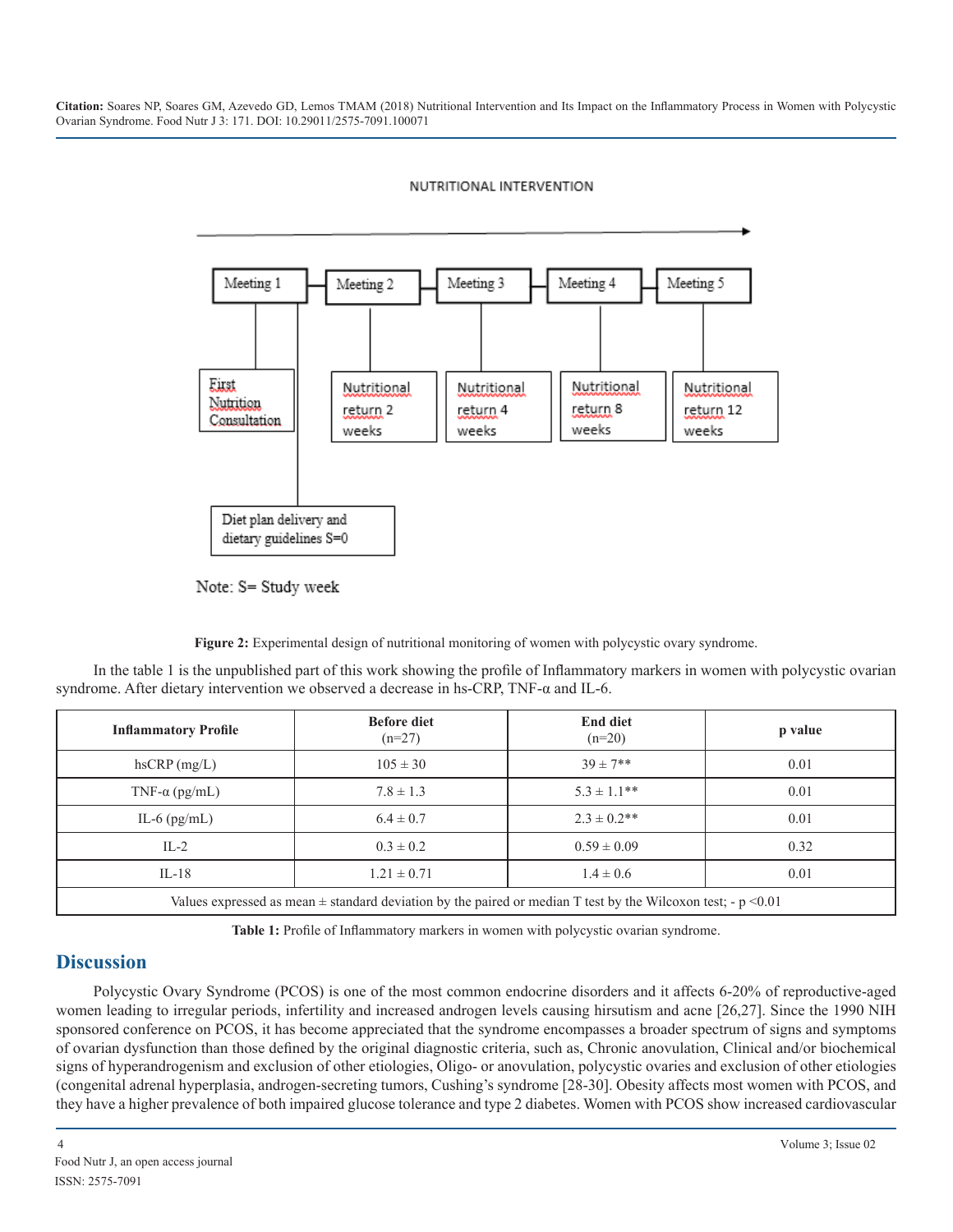risk through a higher incidence of hypertension, an adverse lipid profile, and insulin resistance (IR) [28,29]. The underlying pathophysiology of PCOS is unclear and it appears to be a combination of hyperandrogenism [8], insulin resistance and the factors that cause follicular arrest [9]. Up to 60% of PCOS women have insulin resistance, up to 40% have impaired glucose tolerance and 10% may develop type 2 diabetes by the age of 40 years old [9]. In PCOS, dietary glucose intake in these women induces an inflammatory response and an increase in reactive oxygen species, as well as increased NFκB activation that are independent of obesity and the release of TNFα, IL-6 from circulating MNC and in vitro glucose exposure [7,8]. In addition, these markers of oxidative stress and inflammation are associated with measures of insulin sensitivity and / or glucose-resistant fasting measures of insulin [5,8,9]. Thus, diet-induced inflammation in PCOS culminates in proinflammatory signaling that is known to be involved in the development of insulin resistance and atherogenesis. Our results revealed elevation in the markers of IR, such as the HOMA-IR index and reduction of markers of insulin sensitivity, such as QUICK. This justifies a greater predisposition to the onset of IR and changes in glucose metabolism that are related to the syndrome. [Similar results were found by other authors who affirm that IR and](https://www.ncbi.nlm.nih.gov/pubmed/2186596)  compensatory hyperinsulinemia can occur in PCOS, regardless of the presence of obesity [29-32].

Therefore, lifestyle changes in women with PCOS, such [as changes in eating habits, physical exercise and therapeutic](https://www.ncbi.nlm.nih.gov/pubmed/21357181)  strategies that promote the correction of the inflammatory and metabolic process, especially insulin through the reduction of fat mass after insertion of a dietary profile for these women [33]. Most studies addressing the state of low-grade chronic inflammation in PCOS have focused on the measurement of circulating C-Reactive Protein (CRP) using high sensitivity assays. CRP is an acute phase marker produced by the liver after stimulation by IL-6, the endocrine cytokine that in this case is produced directly by adipose tissue [23]. CRP levels> 3 mg/L are also predictive of a cardiovascular event compared to the ATP III criteria for the metabolic syndrome, it also plays a functional role promoting the absorption of lipids in foamy macrophages within atherosclerotic plaques. The dietary intake of the volunteers after a 12-week intervention, self-reported 24-hour caloric intake was significantly reduced by  $675 (\pm 440)$  kcal / day, with a reduction in carbohydrate intake (106.9 ± 25.6 g/day), protein (20 ± 5.6 g/day), total fat (25.7  $\pm$  5.6 g/day), saturated fat (21.1  $\pm$  2.7 g/day), cholesterol levels  $(147.2 \pm 90.3 \text{ g/day})$ , and sodium  $(792 \pm 671.4 \text{ mg/day})$ . There was also an increase in fiber intake  $(5.6 \pm 9.5 \text{ g/day})$  and mono  $(3.6 \pm 2.4)$  and polyunsaturated fats  $(2.4 \pm 4.4 \text{ g/day})$ . The levels of vitamins A, C and E were adjusted to the reference values recommended by Dietary Reference (DRI) [33].

Some of the recent studies have shown that lifestyle changes in women with PCOS, such as changes in eating habits, exercise, will decrease body mass index and insulin sensitivity, decreases such as serum androgen concentrations and inflammation [8,10]. These findings corroborate the results obtained by Moran *et al*. which showed that 44% of women with PCOS improved these rates with a loss of weight through the hypocaloric diet. An interesting and innovative finding of the present study is that we observed a reduction of our inflammatory markers after weight reduction, we highlight the TNF- $\alpha$  that revealed TNF- $\alpha$  protein expression in both subcutaneous and visceral tissues with adipocyte cell volume in obese people without additional disease.

#### **Acknowledgements**

This study was supported by the Conselho Nacional de Desenvolvimento Científico e Tecnológico (CNPq), Ministério da Saúde do Brasil, and Fundação de Apoio à Pesquisa do Estado do Rio Grande do Norte. The authors are very grateful to Rafael B. Gelaleti and Aline O. Netto for support in the DNA damage analysis.

## **References**

- 1. [Insler V, Lunenfeld B \(1990\) Polycystic ovarian disease: A challenge](https://www.ncbi.nlm.nih.gov/pubmed/2186596)  and controversy. Gynecol Endocrinol 4: 51-70.
- 2. [Szydlarska D, Machaj M, Jakimiuk A \(2017\) Advances in Clinical and](http://www.advances.umed.wroc.pl/en/home/) [Experimental Medicine. Adv Clin Exp Med 26: 555-558.](http://www.advances.umed.wroc.pl/en/home/)
- 3. [Crete J, Adamshick P \(2011\) Managing polycystic ovary syndrome:](https://www.ncbi.nlm.nih.gov/pubmed/21357181)  what our patients are telling us. J Holist Nurs 29: 256-266.
- 4. [Hadjiconstantinou M, Mani H, Patel N, Levy M, Davies MJ, et al. \(2017](https://www.ncbi.nlm.nih.gov/pubmed/28515051)) [Views of women with polycystic ovary syndrome: a qualitative study in](https://www.ncbi.nlm.nih.gov/pubmed/28515051)  [an ethnically diverse sample. Endocr Connect 6: 323-330.](https://www.ncbi.nlm.nih.gov/pubmed/28515051)
- 5. [Jones GL, Hall JM, Lashen HL, Balen AH, Ledger WL \(2011\) Health](https://www.ncbi.nlm.nih.gov/pubmed/22273414)[related quality of life among adolescents with polycystic ovary syn](https://www.ncbi.nlm.nih.gov/pubmed/22273414)[drome. J Obstet Gynecol Neonatal Nurs 40: 577-588.](https://www.ncbi.nlm.nih.gov/pubmed/22273414)
- 6. [Amiri FN, Tehrani FR, Simbar M, Montazeri A, Thamtan RAM \(2014\)](https://www.ncbi.nlm.nih.gov/pmc/articles/PMC4013493/)  [The experience of women affected by polycystic ovary syndrome: a](https://www.ncbi.nlm.nih.gov/pmc/articles/PMC4013493/)  [qualitative study from iran. Int J Endocrinol Metab 12: 13612.](https://www.ncbi.nlm.nih.gov/pmc/articles/PMC4013493/)
- 7. [Pfister G, Romer K \(2017\) "It's not very feminine to have a mustache":](https://www.ncbi.nlm.nih.gov/pubmed/27630044) [experiences of Danish women with polycystic ovary syndrome. Health](https://www.ncbi.nlm.nih.gov/pubmed/27630044)  [Care Women Int 38: 167-186.](https://www.ncbi.nlm.nih.gov/pubmed/27630044)
- 8. [Snyder BS \(2006\) The lived experience of women diagnosed with](https://www.ncbi.nlm.nih.gov/pubmed/16700688)  [polycystic ovary syndrome. J Obstet Gynecol Neonatal Nurs 35: 385-](https://www.ncbi.nlm.nih.gov/pubmed/16700688) [392.](https://www.ncbi.nlm.nih.gov/pubmed/16700688)
- 9. [Taghavi SA, Bazarganipour F, Hugh-Jones S, Hosseini N \(2015\)](https://www.ncbi.nlm.nih.gov/pubmed/26620588)  [Health-related quality of life in Iranian women with polycystic ovary](https://www.ncbi.nlm.nih.gov/pubmed/26620588)  [syndrome: a qualitative study. BMC Womens Health 15: 111.](https://www.ncbi.nlm.nih.gov/pubmed/26620588)
- 10. [Ekback M, Wijma K, Benzein E \(2009\) "it is always on my mind": wom](https://www.ncbi.nlm.nih.gov/pubmed/19350434)[en's experiences of their bodies when living with hirsutism. Health](https://www.ncbi.nlm.nih.gov/pubmed/19350434)  [Care Women Int 30: 358-372.](https://www.ncbi.nlm.nih.gov/pubmed/19350434)
- 11. [Hahn S, Janssen OE, Tan S, Pleger K, Mann K, et al. \(2005\) Clinical](https://www.ncbi.nlm.nih.gov/pubmed/16322391)  [and psychological correlates of quality-of-life in polycystic ovary syn](https://www.ncbi.nlm.nih.gov/pubmed/16322391)[drome. Eur J Endocrinol 153: 853-860.](https://www.ncbi.nlm.nih.gov/pubmed/16322391)